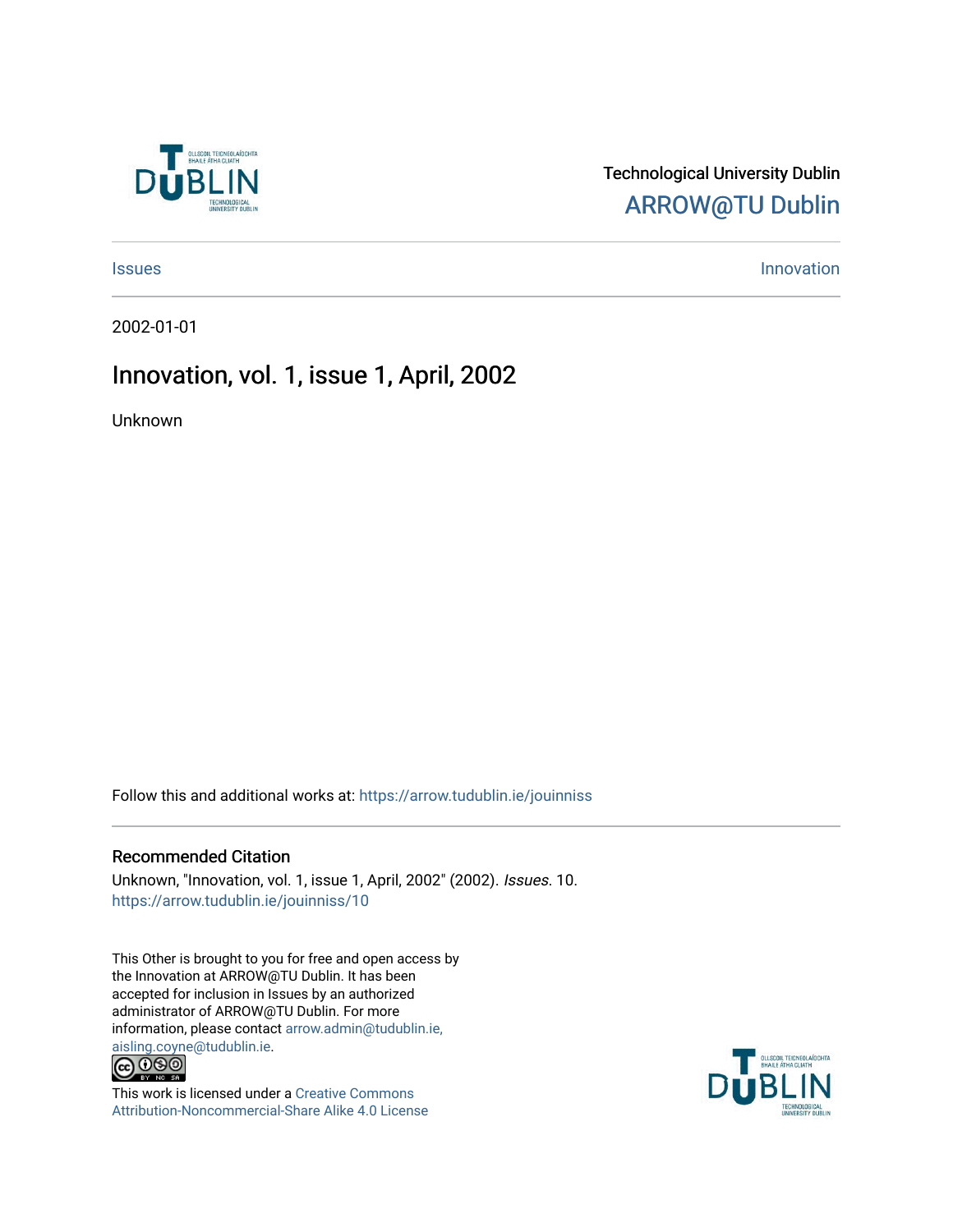### Industry Development Office **Volume 1, Issue 1**

# I NNOVATION

# **Editorial**

#### **Innovation – A new magazine for an innovative institution**.

Innovation is the cumulative effort of the DIT Industry Development team who are promoting DIT's interaction with industry in research, development, consultancy and training. Innovation will report on the developments taking place across the Institute and provide contact points for more in-depth information.

It is intended that our magazine Innovation will evolve as the type

promotional purposes. As a vehicle of communication Innovation will be as successful as you make it, if you want more or less information on topics make it known. Articles may the supply and demand for information permits. **BMcL.**

#### **….. driving innovation ….**

#### **Staff Innovation Day - Friday 10th May 2002, DIT, Aungier Street**

The Offices of Innovation and Industry Services have lined up an impressive panel of guest speakers to stimulate ideas and debate around the topic of "The Knowledge Machine". Coming from a range of industry sectors they have strong links with the academic world and exciting and valuable ideas to share. Dr Chris Coughlan (Compaq Computer International), Niall Connolly (Hewlett Packard) Dr Michael Murray (BTG plc) and Dr Robert Erickson (Neutek) will all make presentations.

A series of three parallel Case Studies will be presented by the CEO's of Identigen, New World IQ and Magnetic Solutions and group discussions on "Innovation in DIT" will be held. The main findings will be presented on the day at a plenary meeting.

Meanwhile an ongoing poll will take account of delegates views on "The imp ortance of Innovation" and the results for this will also be available. Dr Patrick Fottrell, Chairman, DIT Governing Body, will open the conference which will be chaired by journalist and broadcaster David McWilliams. Dr Brendan Goldsmith will bring the day to a close when there will be plenty of time for innovative chat over a glass of wine or two! Places are limited so reserve your place on the conference website on the staff intranet at: http://intranet. dit.ie/km.

**Volume 1, 1** Page 1

# of activity within DIT develops. Articles from all staff are welcome within the fields mentioned. This magazine is produced in house and therefore lends itself to being tailor made to specific industries should a Faculty wish to extract all their publicised R&D, C & T activity for be submitted to Jean Cahill (or any of the IIS Offices) at any stage, as we will publish as

### **The Knowledge Machine**



| Prospect, Centre Point                                            | $\overline{2}$ |
|-------------------------------------------------------------------|----------------|
| <b>Centre News</b>                                                | $\overline{3}$ |
| <b>Interreg funding, Diary</b>                                    | 4              |
| <b>Funding results, News</b>                                      | 5              |
| SFI, PEI, Codes                                                   | 6              |
| <b>R&amp;D News. DMC</b>                                          | 7              |
| Representing DIT, Prodi,<br>funding                               | 8              |
| Technology, collabora-<br>tion, awards                            | 9              |
| <b>EU Focus, Events, News</b>                                     | 10             |
| <b>Innovation and Technol-</b><br>ogy, Awards, Biotechnol-<br>ogy | II             |
| <b>Talking Research</b>                                           | 12             |
| News, Links, Events                                               | 13             |
| Conference, Showcase,<br>Links                                    | 14             |
| News, and finally                                                 | 15             |
|                                                                   |                |



#### **April 2002**

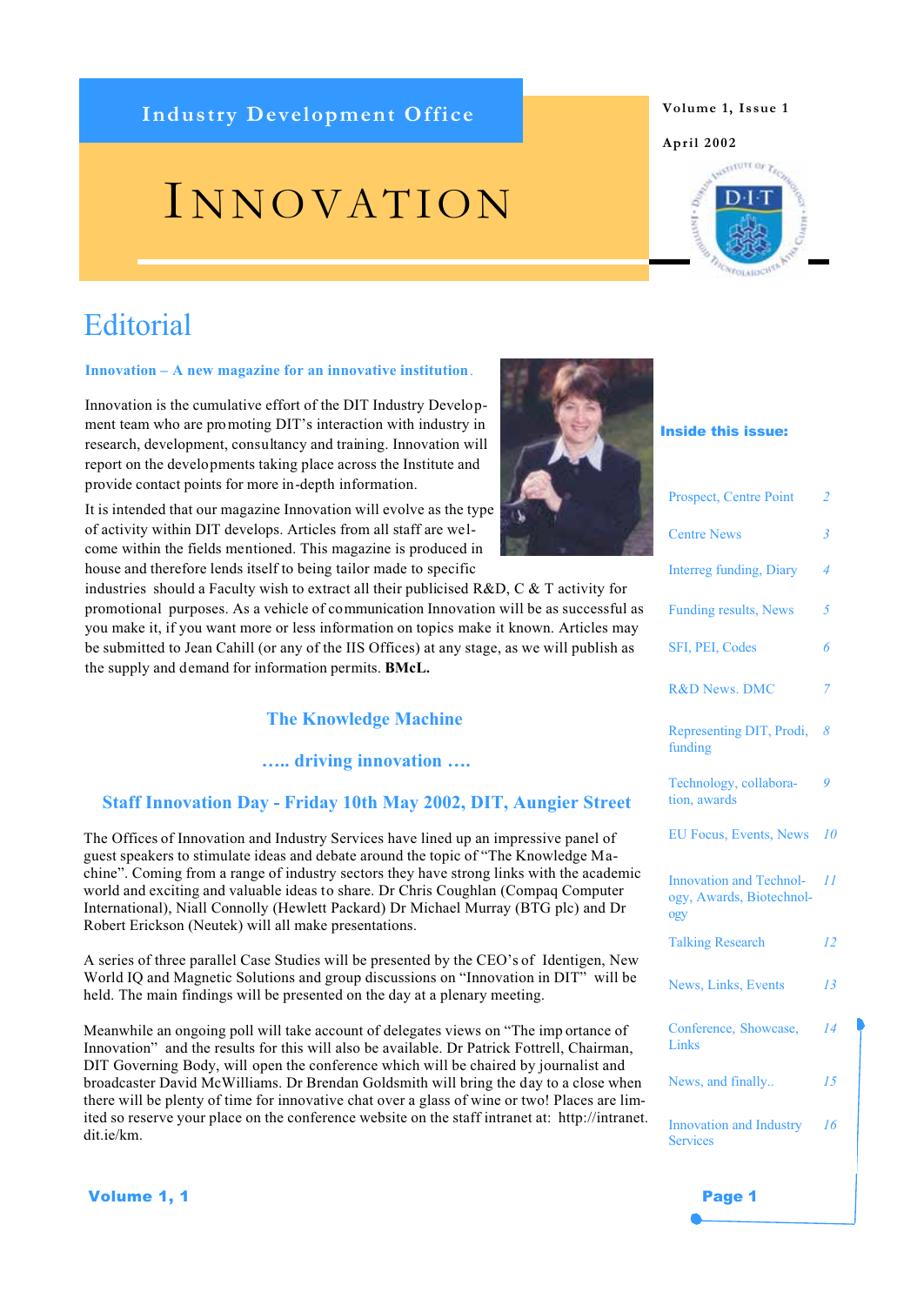# Increasing your prospects



*Do you have an idea that you are interested in commercialising? Are you interested in making money from your research but are not sure of the best approach to take?*

PROSPECT is a six-month training programme designed to help you evaluate the commercial potential of your own research project and develop the necessary business skills to fully explore your novel technology. Interactive workshops are held each month on Friday afternoons and Saturdays to accommodate your regular work schedule.

There are 10 DIT staff /researcher places available on this programme which also offers one-to-one business counselling, mentoring and technical consultancy and the next programme will commence in June.

The programme team, based in DIT's Project Development Centre, Docklands Innovation Park, has a wealth of experience in supporting the start-up and growth of Irish companies. Backed by a panel of commercially experienced business counsellors and trainers, the team has been successful in launching over 30 businesses annually and supports a network of about 300 companies. In addition it has its own Seed Fund which provides finance for early stage businesses.

For more details contact: Rosie Scott at: rosie.scott@pdc.ie tel: 240 1300.

# Centre Point

*Over the last ten years DIT has set up over 16 research, development and consultancy Centres. Most are advised by an Industry Board with representatives from the relevant sectors as well as DIT staff with the necessary expertise. In each issue of Innovation we will highlight one of the Centres and provide news snippets on the others (see next page ) so you can keep up to date with what's going on.* 

The first Centre we will look at is the *Tourism Research* 

*Centre* (TRC) managed by Liz Kennedy (see pic, right) and her staff of five. The Centre is based in Marlborough St just across the road from the Faculty of Tourism and Food.

As with most of the industry centres the manager and staff are on short-term contracts and aim to cover their salaries and the Centre's running costs while at

the same time building a centre of excellence in their particular field.

The TRC's Mission is: *'to provide independent research and development services for the tourism and hospitality industry in Ireland'*.

The Centre is the only tourism research unit in the country and its staff and those from within the Faculty provide a range of services including:

- Market and trends analysis
- Customer surveys



- Employee satisfaction surveys
- Integrated regional development strategies
- Marketing plans
- Product evaluation
- Strategic planning
- Mystery Shop experience
- Staff development programmes
- Visitor Profiling and Customer satisfaction surveys

The areas of expertise within the Centre include: tourism development and marketing, leisure management, hotel and catering management, rural tourism, tourism and the environment, and technology and tourism.

The Centre is currently working on a number of research projects including an evaluation of visitor attitudes to Dublin, profiles and motivational factors influencing visitors to the Hugh Lane gallery and an analysis of Irish resident's perception of Lisbon as a holiday destination.

An extensive staff training programme fo r Irish Ferries which involves DIT lecturers spending three days at a time on board the MV Normandy is providing those involved with an interesting new teaching environment!

The Centre was involved in one of the Faculty's recent Strand III submissions and is currently looking at the possibility of applying for Interreg funding. Having managed and successfully completed a Hotel Management Skillnet project the TRC has now sourced funding to extend this into 2002.

For more information on TRC projects and contact details check out their website: http://trc.dit.ie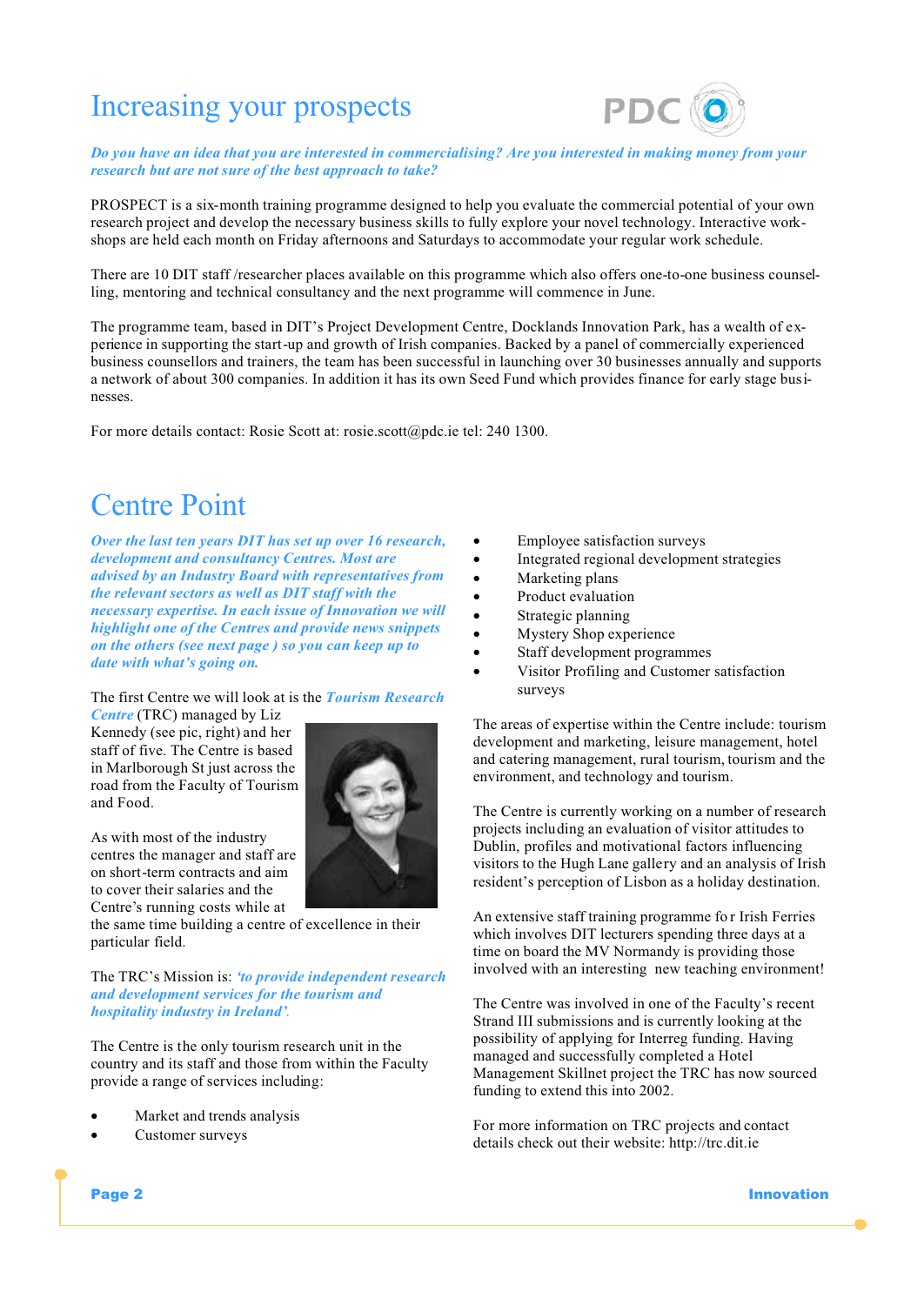# News from the Centres

*The Applied Optoelectronics Centre exhibited at ICT Expo (the Information and Communications Technology event). The exhibition in the RDS ran from the 9th - 11th of April. At the exhibition the Centre launched its new training course 'An Introduction to Telecommunications' which received considerable interest. The Centre was able to showcase its Training portfolio and its design & consultancy services to its target audience.*

The Distance Learning Unit (DLU), working closely with the Faculty of Engineering, continues to expand its activities to assist manufacturing and mechanical engineering companies throughout Ireland in meeting new skills needs. The Centre is currently running eighteen separate in-house training programmes around the country for maintenance personnel who are working towards a Certificate in Maintenance Technology. In addition, the DLU has recently completed several customised courses for clients including a ten week parttime course on 'Introduction to Refrigeration' for employees of Glanbia Dairies in the Leinster region, and a three day intensive course on TIG Welding for toolmakers in Tyco Healthcare, Tullamore.

**The Centre for Social and Educational Research (CSER) has just been awarded funding to carry out an 'Inventory of Crime Prevention Measures' for the Department of Justice, Equality and Law Reform. In June of this year a Minister from the same Department will launch the findings of a major prison study carried out on behalf of the Mountjoy Visitors Centre and St Vincent de Paul. The CSER has three research units - Early Childhood Education, Residential Care and Juvenile Justice and Families - each relating to a specific area of research (and evaluation) expertise. In addition, projects dealing with transversal themes are also undertaken from time to time.**

In March the National Institute for Transport and Logistics (NITL) launched its Foundation Certificate Programme in Supply Chain Management, in Belfast, in association with Castlereagh College. NITL will shortly present this course to Symantec Ltd. The Centre recently presented a paper on eLogistics at a US-Ireland eLogistics Forum in Farmleigh House. NITL has been engaged by Enterprise Ireland to deliver mentoring and consulting support in SCM to 30 companies.

#### **Schering Plough has awarded the National Maintenance Centre (NMC) a contract to carry out a skills audit. The Centre has also scheduled a training programme for 2002/2003 with Yamanouchi Ireland.**

A student on placement from the Faculty of Business has been designing a new website for the Food Product Development Centre. It should to go live within the next couple of weeks. Another student from the Faculty of Business' Links programme is now researching a food sector report.

### **The Tourism Research Centre's 5th edition of Tourism Times is now on the staff intranet.**

The first national based survey of parents' needs was launched recently in government buildings by Minister for Social, Community and Family Affairs, Dermot Ahern T.D. Sinead Riordan of **Dublin Institute of Technology's Centre for Social and Educational Research (CSER)** compiled the report, entitled **Supporting Parenting: A study of parents' support needs.**

The **Media Production Unit** will be running a series of short intensive courses for audiovisual professionals this summer. Courses planned include: Radio production skills, Digital editing for audio/Radio and Adobe Photoshop.

**Volume 1,1** Page 3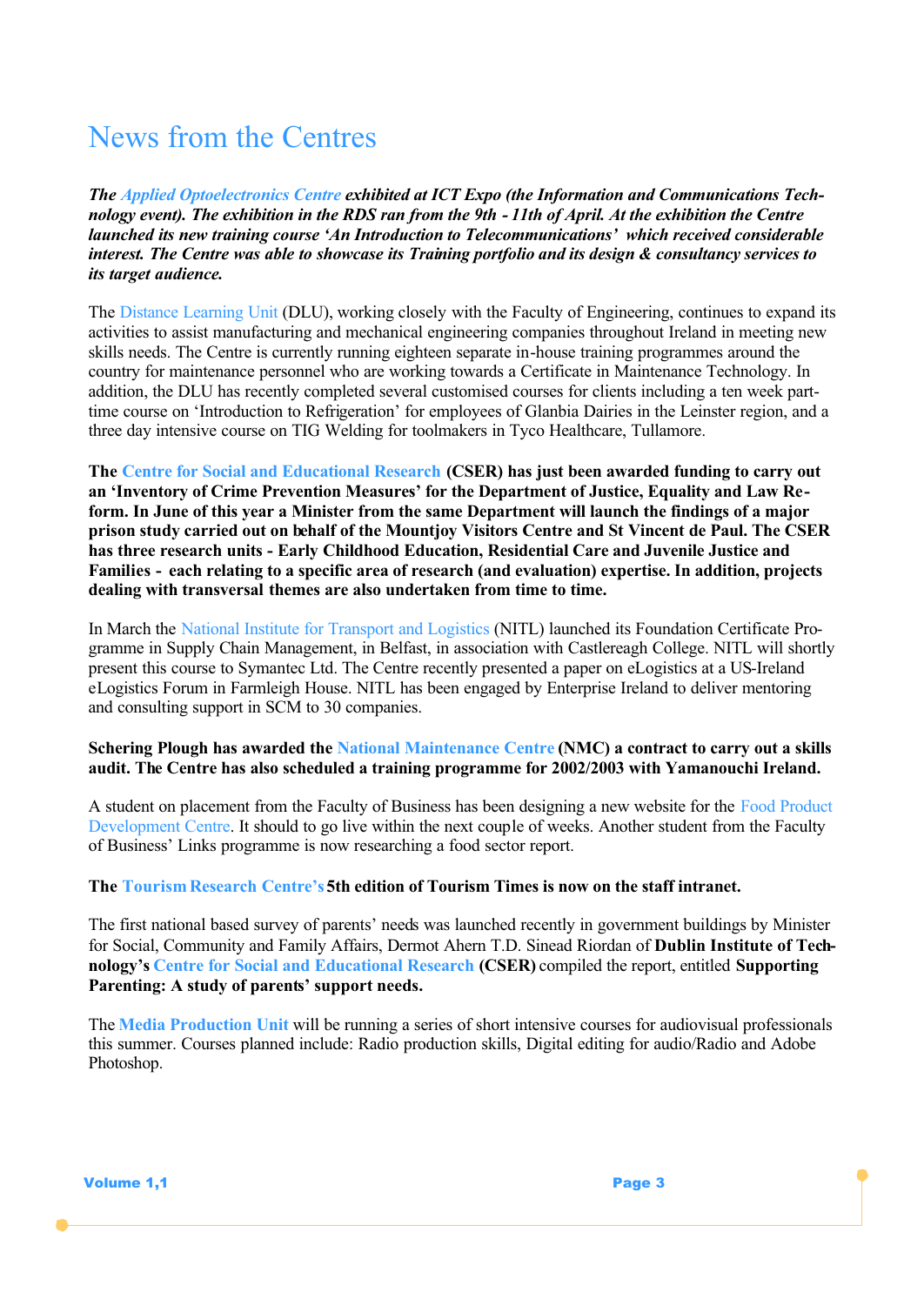# INTERREG IIIA

Interreg III is an EU funding initiative for the development of cross-border, transnational and inter-regional co-operation. Interreg IIIA is the programme for cooperation between parts of Ireland and Wales. A total of €46m is available for eligible projects under this initiative (until the end of 2006). Up to 75% of project costs can be funded - the other 25% has to come from 'matched' funding (some of



which can be 'in-kind'). The programme has just been launched so there is no firm date for receipt of applications for the first round of funding. However, it will probably be May 2002. There will be about three calls a year for funding applications once the programme is fully established.

One office, based in Cardiff, will deal with all applications and payments. Requests for payment will be accepted on a quarterly basis and payments will be made in euro to Irish partners and in sterling to Welsh partners. The Irish Interreg office is based in Wicklow.

Projects must take place within specified regions - in Ireland the eligible counties are: Meath, Kildare, Dublin, Wicklow, Wexford, Waterford, Carlow, Kilkenny, and South Tipperary. The project organisers, however, do not have to be based in those areas.

The programme has two main **priorities** which are divided up into a number of **measures**:

**Priority 1: To encourage the economic, social and technological development of the cross border area**

**Measures: Business and enterprise development, Rural development, Education and training, Information and communications technology**

**Priority 2: To achieve sustainable growth by enhancing the overall quality of the cross border**

#### **Measures: Marine and coastal environment, Culture, heritage and tourism**

The types of activity that can be funded include: network development, ma rket research, technology transfer projects, feasibility studies, research into the enhancement and protection of natural resources, skills training, training needs analysis, ICT projects, environmental studies, and preparation of information on sustainable development.

Full information on Interreg IIIA is available on the following websites:

www.wefo.wales.gov.uk, www.interreg.ie

Your local IIS office (see back of newsletter) or Research Strategist can also provide you with more information on this programme.

€46m is available to fund projects over the next 5 years

Deadline dates for

your diary

### May days

**May 4th** : Outline PRTLI proposals (4 pages) to Steve Jerrams **May 9th:** DIT Showcase of Learning and Teaching Innovations **May 10th:** DIT Staff Conference "The Knowledge Machine" **May 15th:** SFI Investigator programme deadline. **May 15th**: Date for submission of Interreg IIIa funding applications

**May 30th**: Closing date for submissions for Food Safety Promotion Board funding

**May 30th:** Closing date for CSET Campus-Industry partnerships.

The Research Support Unit, Directorate of External Affairs will offer advice and assistance in the preparation of submissions.

Page 4 Innovation and the contract of the contract of the contract of the contract of the contract of the contract of the contract of the contract of the contract of the contract of the contract of the contract of the cont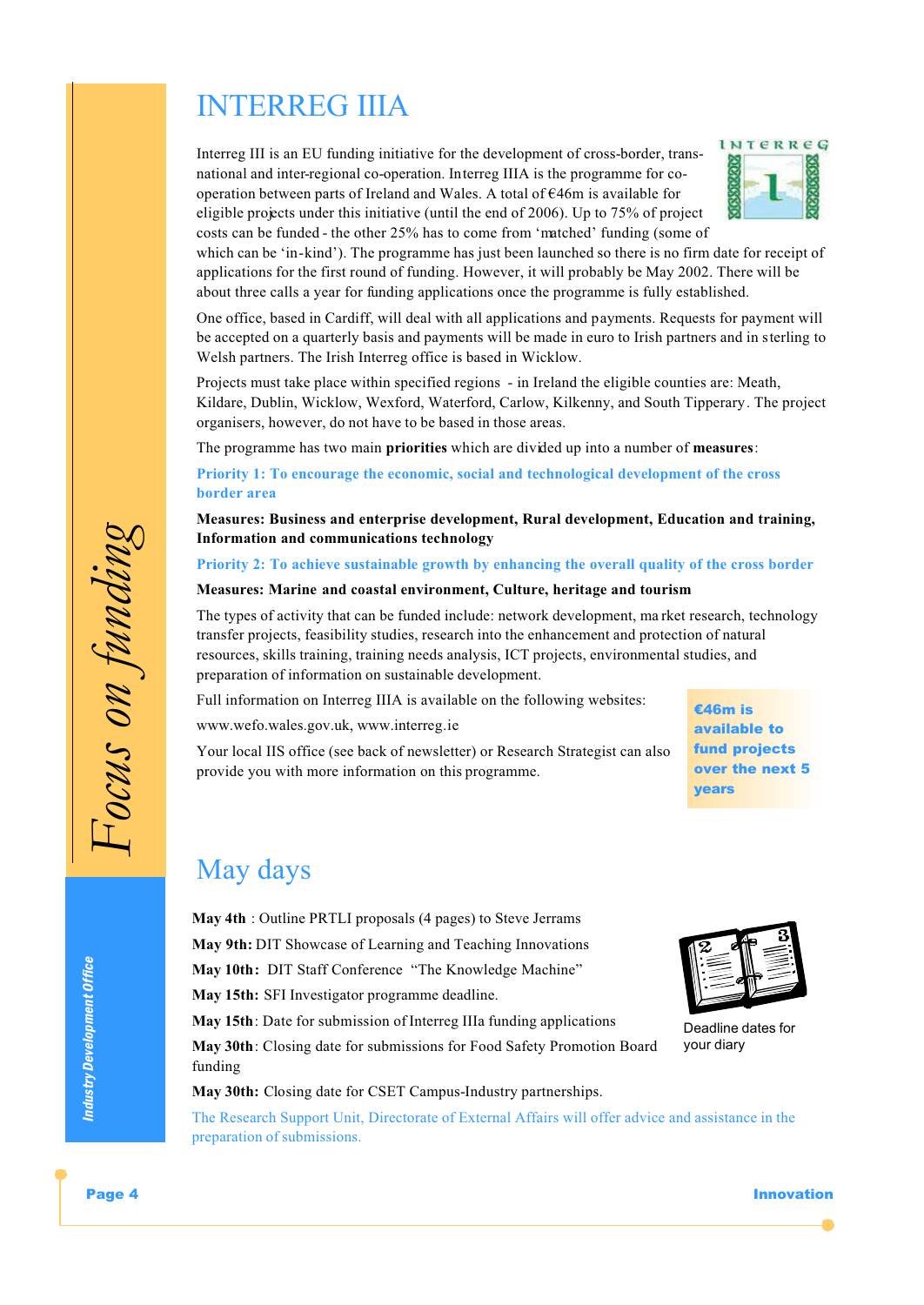# Strand III update

A total of 11 Strand III proposals were submitted to the Directorate of External Affairs. These were broken down as follows:

Applied Arts: 2 (1 from CSER)

Built Environment: 1

Built Environment and Engineering: 1

Business: 2 (1 from NITL)

Engineering: 1

Science: 2

Tourism and Food: 2

The DIT committee approved 7 of these, all of which will be presented to the HEA for approval in May.

The committee comprised:

Dr Declan Glynn, Director of External Affairs, Dr Steve Jerrams, Head of Research, Professor Stan Harvey (retired Dean of the School of Engineering, Coventry University) and Michael Wilson (Decision Support Systems Ltd).

The following projects (in no particular order will be submitted to the HEA:

Time Compression techniques in concurrent engineering (Engineering)

Optical metrology and its application to anterior ocular abnormalities (Science)

A food research unit for the investigation of the safety and quality of innovative

minimal processing (Tourism & Food)

Sustainable tourism development (T&F)

Assembly and analysis of candidate materials for nanoelectronics capability at DIT (Science)

Youth crime research project (CSER)

Organisational transition process in an ICT enabled environment: an empirical investigation into the development of competitiveness among Irish organisations (Business).

# Research funding results

In April the National Research Support Fund Board (NRSFB) approved 24 Research Innovation Fund (RIF) projects out of a total of 54 applications. A total of €3.1m was recommended. DIT researchers submitted two projects but were not successful.

The following institutes received funding. The figures relate to number approved/number funded: DCU 2/8; DIT 0/2; GMIT 0/1.5; NMRC 3/5; NUI Cork 0/2.5; NUI Dublin 2/7; NUI Galway 1/5; NUI

Maynooth 1/4; RCSI 2/2; TCD 3.5/8.5; UL 2.5/8.5.

*On the same day the results of the Basic Research Grant scheme were announced by the NRSFB and the Irish Research Council for Science, Engineering and Technology (IRCSET). Funds received by Enterprise Ireland have been doubled by IRCSET to bring the total amount to €16,042,766.*

*A total of 119 proposals out of 569 applications was accepted. The number of applications from IT's (DIT, GMIT,*  *and IT Tallaght) represented 2.52% of the total.* 

*Applications were received from DIT in Science (3) and Tourism and Food (2). One application from Science was accepted so congrats to Dr Tia Keyes whose project ' The role of Hydrogen Bonding in Mediating Electron Self Exchange in Solid Self Assembled Crystalline Structures' will be funded.* 

### R&D News

*The National History Museum in London has invited proposals from researchers seeking access to the collections and facilities of it's museum with the option of associated visits to the Linnean Society and / or the Royal Botanical Gardens, Kew. Visits of up to 60 days are allowed and funding is available to cover travel, accommodation, subsistence and research-related costs. The deadline is 31 May 2002. For further* 

*information email: l.houseago@nhm. ac.uk*

The European Foundation for the Improvement of Living and Working Conditions has issued a tender for a project examining the social and economic inclusion of people with long-term physical or mental illness. The closing date for requesting tender documents is 26th April 2002. The deadline for submitting proposals is 30th April 2002. Further details are available from imk@eurofound.eu.int

The EC has invited expressions of interest (EOIs) for topics that could be the subject of "integrated projects" or "networks of excellence" - the new instruments for the 6th Framework programme. The deadline is 7th June 2002. Further information is available at www.cordis.lu/fp6/eoi-instruments

*For all open calls for proposals and tenders check the Cordis website:http://www.cordis.lu/en/ home.html*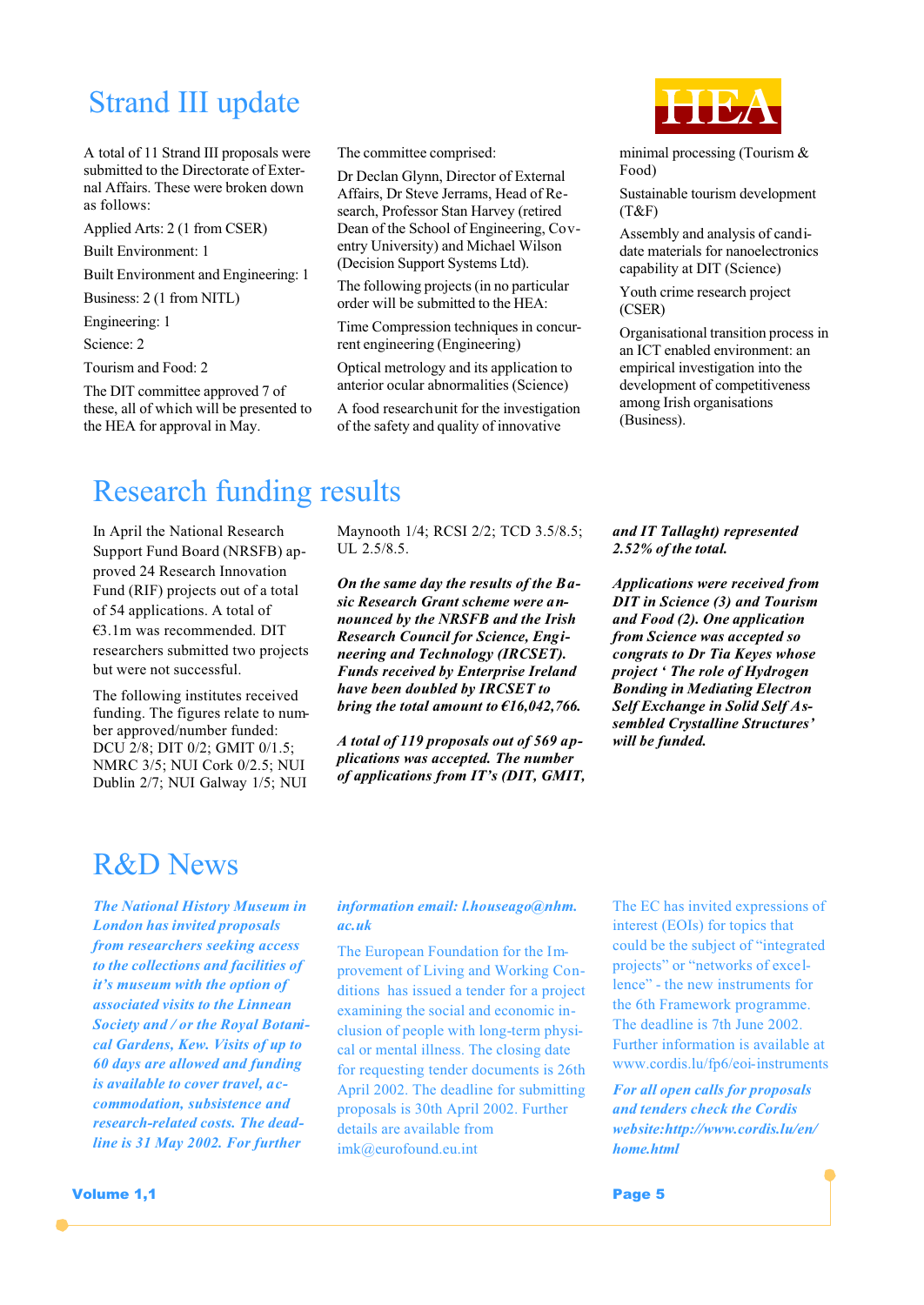# Science Foundation Ireland funding opportunities

In February Science Foundation Ireland (SFI) announced that it would fund research programmes focussing on building critical mass, a strong culture of science and engineering and an advanced knowledge-based economy. Specifically SFI will support individual scientists at all levels and will facilitate collaboration between the research, educational and industrial communities. The SFI will fund the following programmes:

**SFI Fellow Awards:** Replacing SFI Principal Investigator and Junior Fellow programmes the Fellow Awards will allow Irish research bodies and industry to attract world-class Irish and International scientists. Funding up to  $\epsilon$ 1m per year for up to five years is available for researcher salaries, equipment and materials

**SFI Centres for Science, Engineering and Technology (CSET): Campus-Industry partnerships:** Grants from €1m to €5m available for programme support and matching funds for related new laboratories.

**SFI Investigator Programme Grants:** Funding available (from €100,000 to €250,000 per year for up to 4 years) to cover postdoctoral, postgraduate, and undergraduate students and equipment and materials.

**ETS Walton Visitor Awards:** Grants available for up to €200,000 per year to cover salary, laboratory and moving expenses for leading researchers to spend (usually) one academic year in Ireland.

**SFI Workshop and Conference Grants:** To facilitate internationally-focused workshops, symposia and conferences.

For more information and application forms see: www.sfi.ie

# How to.. Set up a project code Key contacts:

A wide range of funding is currently available for research and development projects. If you have sourced research funding you must then set up a project code by registering it with the Research Department in the Finance Section, Pembroke St.

To do this simply fill out an R&D 1 form for the project and an R&D 2 form for any new research staff taken on (both forms are available on the staff intranet) (follow procedure R1). This should be done as soon as you get confirmation of funding. The R&D 1 form must be signed by the project director - the person in charge of the project who is responsible for the money and how it is spent; the relevant Head of School or Faculty Director (who agrees to make resources available where necessary); and the Head of Innovation and Industry Services for the Faculty.

The Research Department will assign a project code to the account to use every time you need to make a claim against it. All financial returns to external funding bodies must be channelled through the Research Department and signed off by the Finance Officer.

# PEI Technologies seminars

PEI Technologies is one of seven Programmes in Advanced Technology (PATs) - partnerships between Enterprise Ireland, industry and third level colleges. They were established to meet a need for a strategic expertise base in certain key technologies. The programmes have been co-funded by the European Regional Development Fund.

PEI Technologies provide access to advanced technology in power electronics and as part of it's service offers a series of public training seminars. Those planned for 2002 include:

Magnetic sensors, April, Dublin Embedded technologies, May, Limerick Electronic Product Reliability, June, Dublin Automotive Electronics, September, Limerick

Further details available from Margaret Halligan, PEI Technologies:

email: halliganm@pei-tech.ie

Page 6 Innovation





**Catherine McGarvey** 

Tel 402 3331 Elaine Hopkins Tel 402 3359

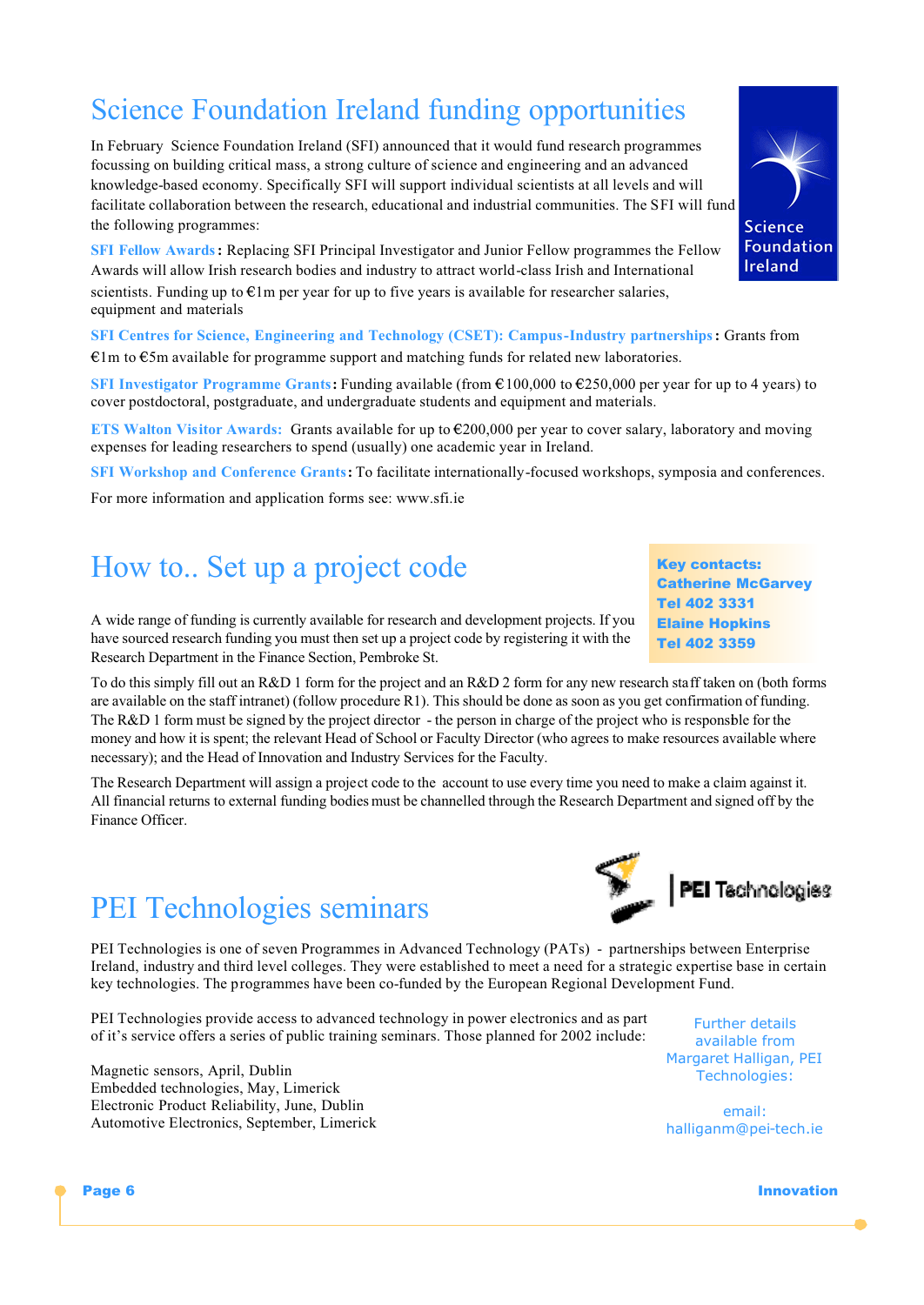# Virtual reality

The Digital Media Centre (DMC), based in Aungier St and managed by Charlie Pritchard (402 3047) is an innovative workplace encouraging the development of new media, creating links between academia, industry and the public sector; crossfertilising education and industry; supporting industry with academic skills and knowledge; supporting education with industry market intelligence and resources; and influencing public policy.

The DMC has recently completed an interactive 3D project (i3G) for the Natio nal Gallery of Ireland to recreate the atmosphere and content of the National Gallery online. The main benefits of the project are:

#### **To enhance the visitor experience**

The experience of a visitor to the gallery benefits from the resource of a realistic visual guide to the gallery. As well as enabling visitors to explore the contents of galleries before or during a visit, the i3G displays collections of stored or touring art which would not otherwise be on show. Uniquely the i3G presents collections of painting with a feeling of relative scale which is never experienced with more traditional 2D publishing in journals, books and websites.

#### **As a research tool**

The i3G allows the gallery to publish historical art content organised in themes around the individual galleries. This can be

designed for use by different classes of user, for instance the leaving certificate course in art history can be presented by the gallery, or the same collection of paintings can be presented with interpretation appropriate to a 3rd level art history course.

#### **As an exhibition design tool**

The i3G can be used by the gallery curators as a tool for designing and evaluating new hangings of exhibitions and new colour schemes for the gallery walls and so on.

### R & D News

*The EU Minerva programme provides funding for the promotion of European co-operation in the field of Open and Distance Learning (ODL) and Information and Communication Technology (ICT) in education.*

*Minerva supports various projects including the development of educational resources and methods on the basis of innovative experiments. It also funds studies or comparative analysis of particular aspects of ODL and/or the use of new educational technologies at a European level as well as the setting up of information services.*

*For projects under Minerva, a partnership must include at least one eligible institution in each of at least three participating countries.* 

*The project proposals are evaluated and selected centrally by the European Commission. See www.hea.ie for more details.*

**Europe's Virtual Institute for Chemometrics and Industrial Metrology (VICIM) has been established with €2.2m of EU 5th Framework funding. Following the initial 3 year funding phase, VICIM will become an independent research foundation. For more information see:** 

**www.quimica.urv.es/quimio/VICIM**

Seven new European regions were recog-

nised at the 2002 Award of Excellence for Innovative Regions, held during the Third European Forum for innovative enterprises in Stockholm on April 8- Berlin, Copenhagen, Dublin, Edinburgh, Hamburg, Veneto and Vienna. The award scheme is part of the EC's PAXIS initiative which aims to develop and encourage best practice and knowledge sharing for the creation of innovative enterprises.

**The inaugural meeting of the Irish chapter of Women in Technology International was held earlier this month. It provides networking and mentoring opportunities for its members and plans to meet every month. More info from: annette\_condon@dell.com**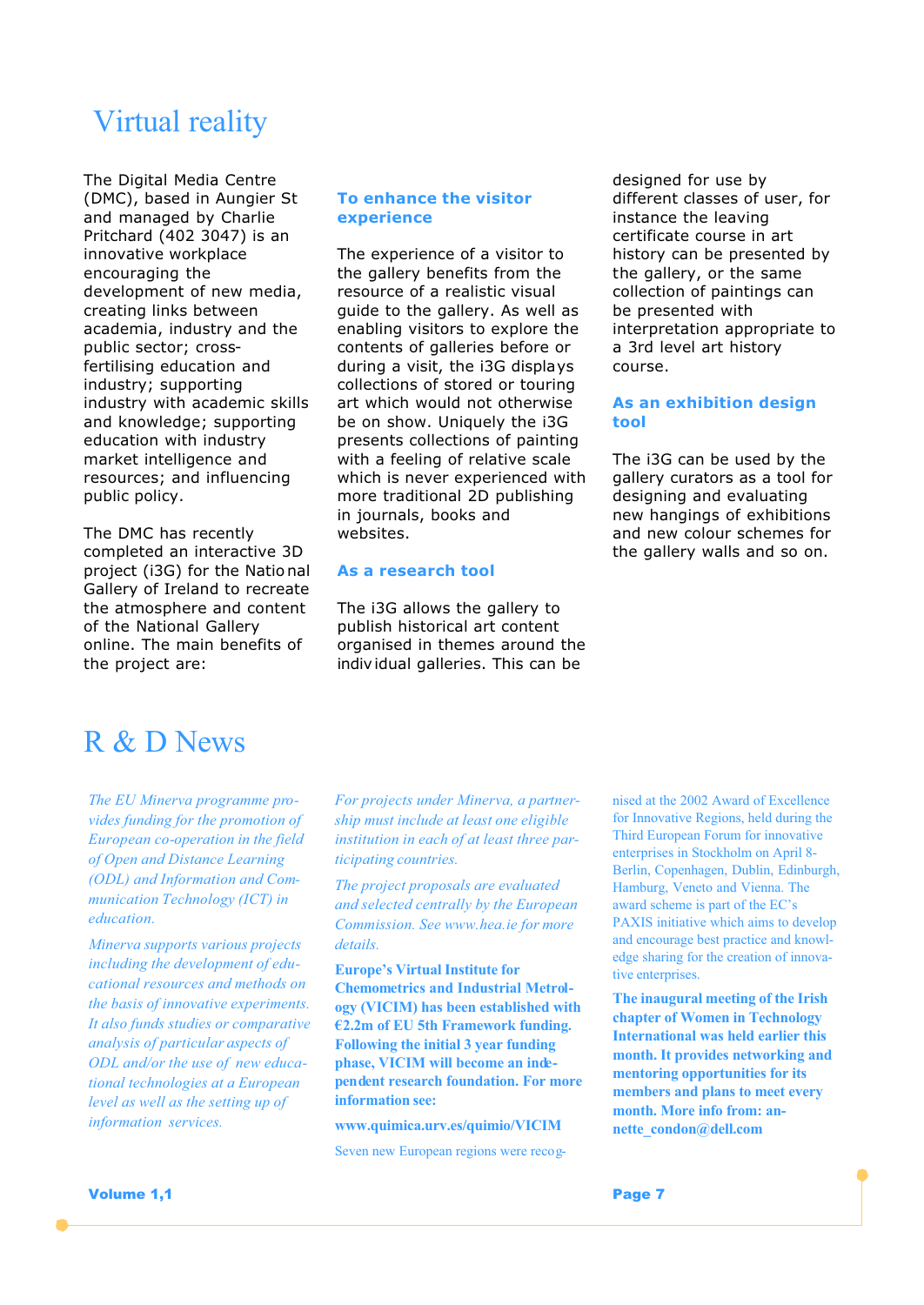# Representing DIT

**TII** (Technology, Innovation Information) is the European organisation of technology transfer professionals comprising almost 300 organisations spanning 25 countries. About one third of members are from the Higher Education sector and the remainder from innovation support agencies, licensing companies etc. This year's annual conference was held in Turin, Italy on the 18<sup>th</sup> and 19<sup>th</sup> April.

The title of the conference was "Science, Society and the Market – Meeting the Challenges". The first day of the conference, comprised mainly keynote speeches and some parallel sessions, whilst the second day was dedicated to the TII AGM and a number of interactive workshops. Copies of the conference papers are available at the Faculty of Engineering IIS office.

At the AGM, Margaret Whelan (Head of Innovation and Industry Services, Faculty of Engineering) was elected to the board of management of TII as the representative for Ireland. This provides an opportunity to not only keep abreast of developments in the area, but also to promote DIT generally and to have greater interaction with and input into transnational projects.



Margaret Whelan elected to the board of TII as it's Irish representative.

# Prodi encourages entrepreneurship

Romano Prodi, President of the European Commission has called

for Europe to capitalise on its strong academic and fundamental research by improving the cross-border diffusion of innovation.

"All levels of education should give more importance to entrepreneurial values" Romano Prodi

He spoke of the

'rebirth of the entrepreneur', the barriers to entrepreneurship in the

EU and the consequent lower level of entrepreneurship in the EU than in the

US at a recent conferring on him of an MBA Honoris Causa.

Referring to the slow start-up rate of new businesses in the EU, Mr Prodi criticised government requirements which hamper the process. Citing a recent study he said that in many EU countries, an entrepreneur has to wait more than 50

days and pay more than  $64,500$  to ac-

quire all the necessary permits, whereas an entrepreneur in the US can complete the process in only 4 days paying about €229.

"*To make Europe more entrepreneurial, education should be used to teach values such as creativity, risk taking and responsibility",*  said Mr Prodi.

# More on Funding

Following agreement with a group of its member organisations, the European Science Foundation has launched a first Call for Proposals (16/04/02) for research projects to be undertaken within the EURO-CORES programme on **Self-Organised Nano-Structures (SONS)**. The programme will run for five years and includes

national research funding and a European networking component. Proposals are sought for **Collaborative Research Projects**. The deadline for receipt of proposals is 31st May 2002. More details available at: www.esf.org

*Skillnets has been approved for a further Training Networks Programme (2002 - 2005). Further in-* *formation on this scheme is available on their website (www.skillnets.com). The Tourism Research Centre and the Distance Learning Unit have both managed Skillnets projects.*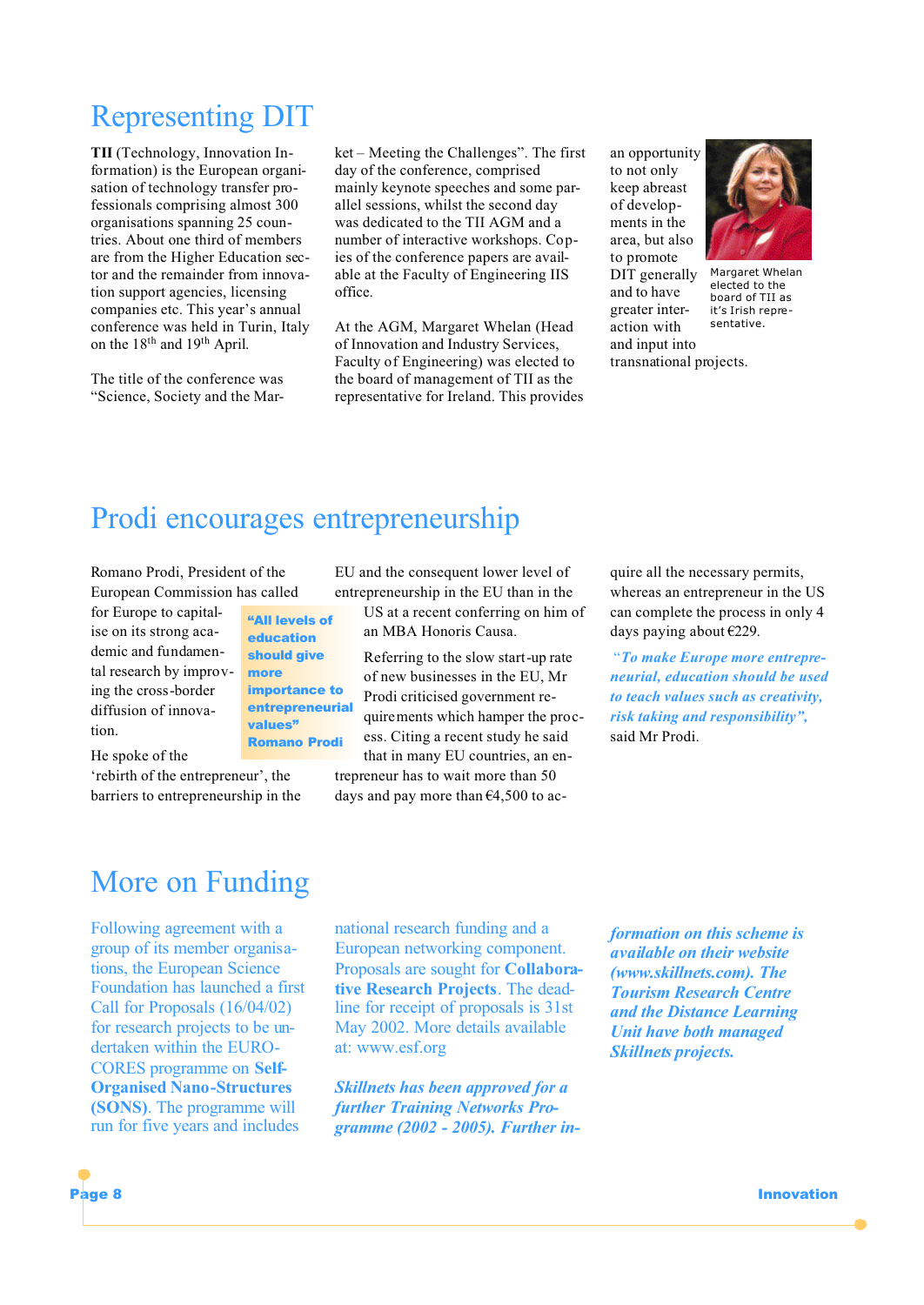# Technology Implementation

Cordis is offering a new interactive feature to help project contractors submit details on the application and exploitation of their prospective results. Project partners need to deliver information on their foreseeable research results. The document known as the Technology Implementation Plan (TIP) is generally submitted at the

end of the project. Thanks to the new web-based feature, partners can proceed in multiple sessions to make all details and results from the project available for evaluation and publication. The new submission tool offers online guidance and eases faster dissemination of public results.

Non-confidential information will be passed to the CORDIS service for publication. Selected examples will be



presented on the Marketplace website. Protected access and simplified updating procedures can be provided for project coordinators and partners.

# Working together

**The Centre for Industrial and Engineering Optics based in Kevin St specia lises in optical techniques for industrial measurement and testing, and provides technical and R&D services to industry.**

In September last year the Centre began a collaborative surface measurement project with Barry Duignan and David Kennedy from Bolton St. Dr Suzanne Martin manager of the Centre tells us that they have already ma naged to get some interesting results*.*

*" The IEO centre had devel-*

*oped a vision system that used a CCD camera and Infra red laser to map the displacements of surfaces to sub-micron accuracy"* she says*. "This system had applications in defect detection and Non Destructive Testing, however, as the camera framing rate was limited to 50 frames per second or less, vibrating or dynamic surfaces could not be studied. One of the aims of the new collaborative project is to develop the system to incorporate a high speed CCD camera and so extend the range of applications. The input from Engineering will be crucial to the success of the project. The project will run for 3 years and is* 

*Strand III funded. As part of this work we have recently obtained our first results with the high-speed camera. Good fringe contrast (needed for reliable measurement) was achieved at framing rates up to 1000 per second. This is a very positive development as we are still limited by the amount of light in each frame at high rates. For these tests the object being studied was a simple disk rotating in-plane. The next phase will focus on the study of more complex objects as well as moving toward higher data acquisition speeds"*

# Academic research awards

Three DIT lecturers have made successful applications to the Irish Research Council for the Humanities and Social Sciences (IRCHSS), Government of Ireland Senior Academic Research Schemes 2002-03. Dr. John Gilmartin, School of Art, Design & Printing received a Senior Research Fellowship, while Carmel Gallagher and Máire Mhic Mhathúna, School of Social Science and Legal Studies were awarded Senior Research Scholarships

**All three received the academic awards based on the judgement of a Board of International Assessors. The judging process was extremely tough with each application also been reviewed by an academic expert outside the Republic of Ireland who was asked to furnish a written evaluation to the Board on each submission. According to Marc Caball Director IRCHSS: " The International Board of Assessors informed the Council that the overall standard of applications was very high and the consequent competition very keen."**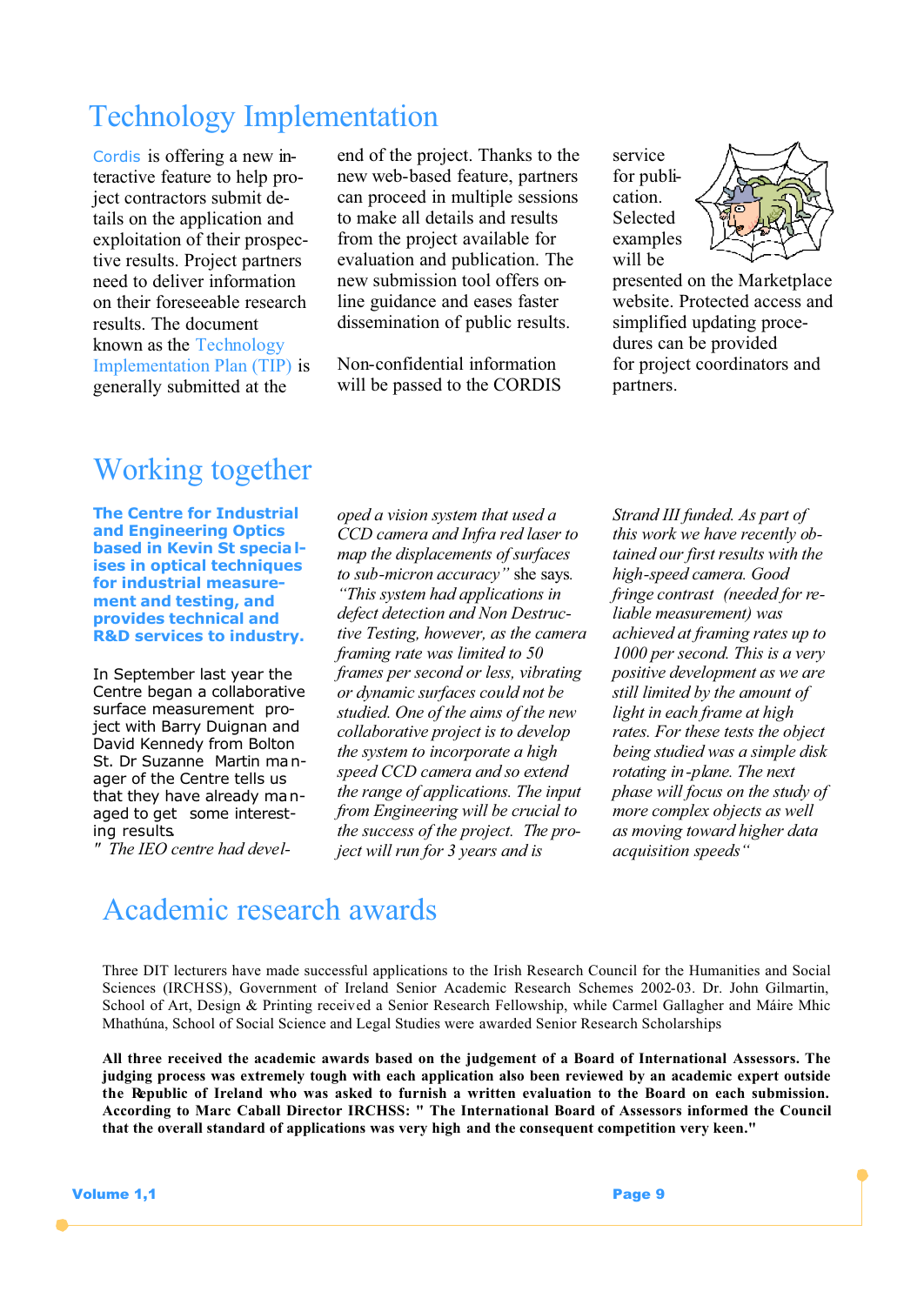# EU Focus

*Marie Curie Fellowships in the 6th Framework Programme will be open to third country nationals and will not be subject to age restrictions. There will also be incentives to return to Europe from abroad.*

A NESIS (New economy statistical information systems) conference will take place in Olympia, Greece from June 10<sup>th</sup> to 14<sup>th</sup>. It will focus debate on key areas of benchmarking in the methodological and statistical issues. More information is available from

vassi.vanbemten@artemis.lu A workshop on photovoltaics will take place at the end of May in the headquarters of the Joint Research Centre in Ispra, Northen Italy. Starting on the 28<sup>th</sup> May it aims to identify non PV technologies which can help and give input into European photovoltaic research and the strengthening of the PV industry; common research issues among the different PV technologies; new projects in the short, mid and long term.

*An EU study involving 13 European countries has concluded that the technology for the construction and opera-*

*tion of offshore wind farms is ready for large scale application. Europe's largest offshore wind turbine park is based in Middelgrun off the coast of Copenhagen with a capacity of 40 megawatts. Experts predict that by the end of the decade, European offshore windparks with a total capacity of thousands of megawatts – enough to supply power to millions of homes – will be in operation. A final report on the project is available at ) www. offshorewindenergy.org*

### Events

A study on "Anticipating requests for commercial introduction of new GMOs in an enlarged EU" has been requested by DG Agriculture with the aim of identifying GM products most likely to request marketing authorisations in the (enlarged) EU market within the next decade. A workshop has been organised by the Institute for Prospective Technological Studies in Seville, Spain (June 14th and 15th) to present the results of the

study to a panel of international experts for their analysis and expertise and for the identification and selection of a set of possible GMO case studies. The IPTS will then select 3 to 4 case studies for in-depth techno-economic analyses to be carried out by ESTO – European Science and Technology Observatory. More info from: monique.libeaudulos@jrc.es

*Three training courses on the analysis of food samples for the presence of GMO's are being organised jointly by* 

*WHO and the Joint Research Centre (JRC) in September (23rd to 27th), October (21st to 25th) and November (18th to 22nd). Participants must cover their own travel and subsistence costs but there is no training cost. Courses take place in Ispra in Northern Italy. More info on the JRC website: www.jrc.cec.eu.int.*

### Health news

Information from one of the world's most respected electronic health libraries

is now available free of charge to anyone in Ireland with access to the Internet. The Coch-

ne ochrane Library

rane library is the world's most authoritative source of information on the effectiveness of interventions for the prevention, treatment and rehabilitation of all health conditions. Cochrane reviews provide systematic, up-to-date summaries of the possible benefits and harms of health care, which help people make practical decisions about their care

and the care of others. Direct access to the library is at: www. update-software.com/access/ ireland.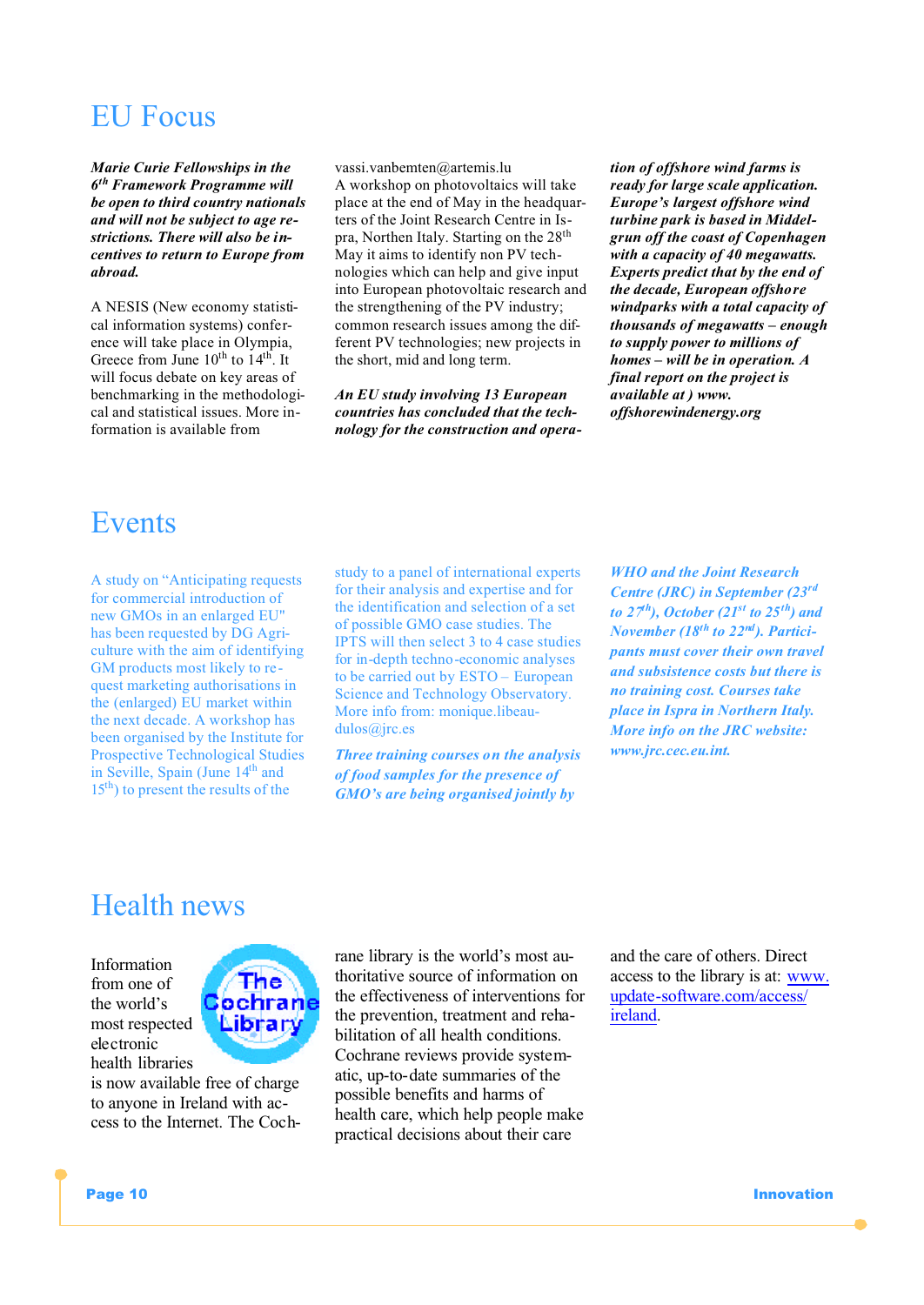# Innovation and Technology

The Association for Technology Implementation in Europe (TAFTIE) consists of 14 national technology and innovation support agencies from 13 countries. These agencies co-operate with and share best practice with each other. A TAFTIE search engine (see www.taftie.org) has been designed to help you find information on innovation and technology. The TAFTIE search engine has indexed virtually all of

the top European and International sites.

*The Enterprise and Information Society Commissioner opened a recent forum for innovative enterprises in Stockholm with a call for the development of 'a more complete view of innovation, one that stresses those special skills of organisation and entrepreneurship that are essential in order to innovate successfully'. The Commission will publish a Communication later this year on a* 

*European innovation policy to foster entrepreneurial innovation. European entrepreneurship days will also be staged in cooperation with some of Europe's leading cities of innovation.* 

*www.cordis.lu/innovationpolicy/studies gives you access to comparative studies and policy surveys on innovation in Europe.*

### Entrepreneur awards

As part of the official opening of the Project Development Centre's (PDC) new premises an Taoiseach Bertie Ahern presented awards to the top two entrepreneurs on the PDC's Prospect and Hothouse programmes.

The winner from the Prospect programme was Vivienne Williams, Celix, Trinity College Dublin. Celix has developed novel breakthrough technologies which mimic human capillaries providing an alternative to pre-clinical testing of drugs on animals. This enables acceleration of drug development

while simultaneously diffusing the aggression experienced by pharmaceutical companies by animal rights campaigners.

Dr John McKeown of Asthma Friendly Products Ltd won the Hothouse programme award. The company is an independent certification authority providing an environmental health standard which delivers a value added solution for consumers with asthma and allergic sensitivities (pic right shows the two winners)



# Biotechnology the new growth industry?

A new biotechnology based strategy

for industrial development has been launched by the Tánaiste Mary Harney. A venture capital fund was also established to accelerate growth in this area. The aim is to develop 30 new biotechnology companies within the next 5 years.



The Irish BioScience Centre Capital Fund was established to concentrate solely on biotechnology, pharmaceutical and medical projects. Apart from a direct financial involvement, En-

terprise Ireland, in partnership with the Science Foundation of Ireland and the

IDA is expected to play a leading role in fostering the emergence of a strong bio-industry. The Tánaiste will target biotech start-ups for a whole range of supports, and advanced facilities will be created to attract entrepreneurs with international experience.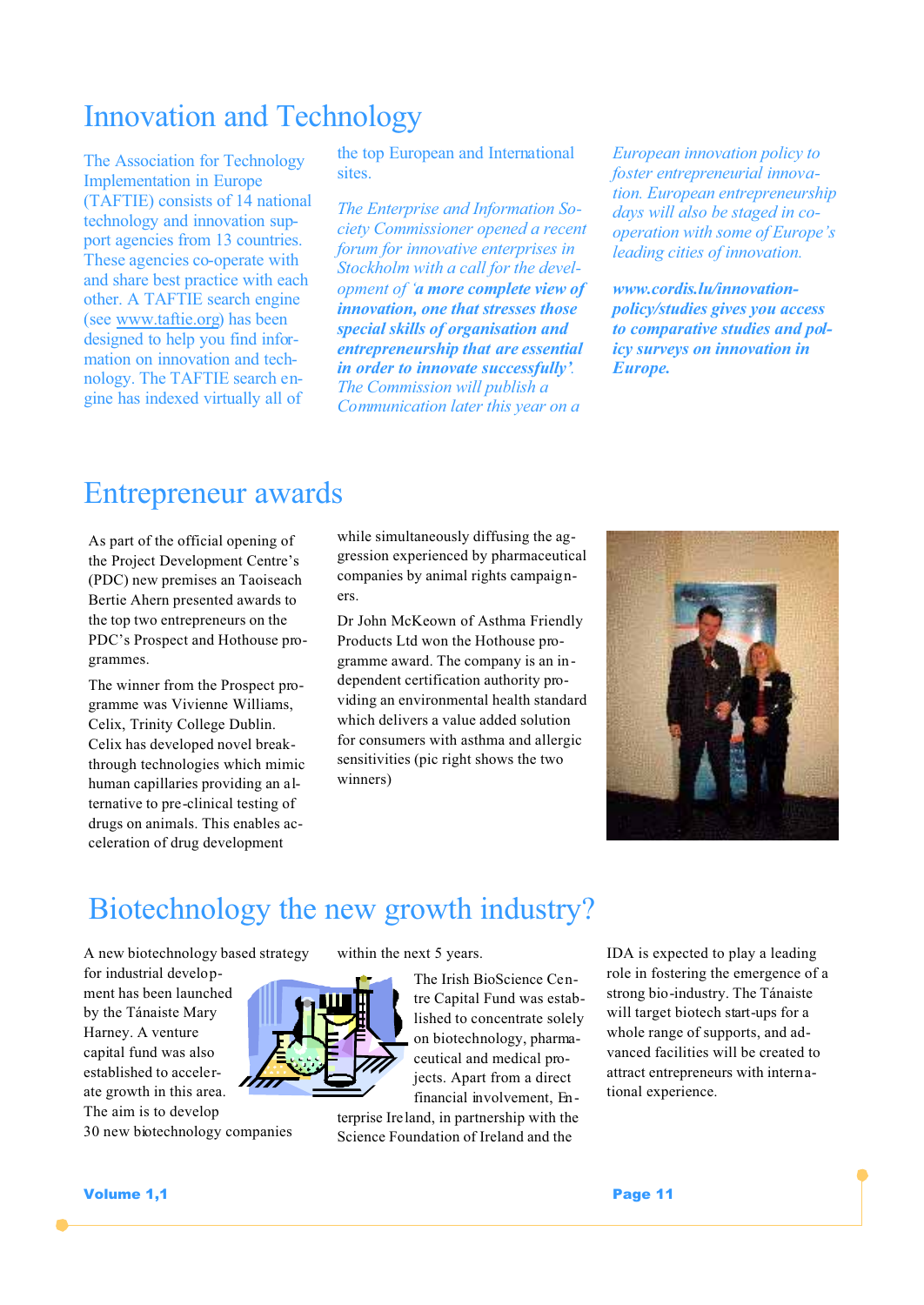# Talking Research

*Successful research and innovation isn't only about technical competency, it's also about passion, determination and commitment and when talking to Bill Reddington recently, Margaret Whelan, Head of Innovation and Industry Services in the Faculty of Engineering, discovered he had all of these and more.*



Bill Reddington

Bill joined the Dublin Institute of Technology in 1986 and is based in the Department of Manufacturing Engineering. Prior to that he worked with the Jones Group as a design engineer and later with the RTC in Athlone. He is a recognised CAD/CAM systems expert and has worked with this technology since the 1980s. In his early days with DIT he convinced

Air Motive to sponsor the Faculty's first ever PC with AutoCAD and from these humble beginnings the Faculty today has an extensive range of CAD/CAM resources and facilities.

Staff and students have progressed from the use of simple 2D drafting packages to advanced solid modelling systems with links to analysis and simulation software. It is now possible (within the college) to design complete solid model assemblies, carry out force and stress analysis on all components, generate simulation motion for interfe rence, produce photo realistic images and animations, and then send all components to manufacturing software which will generate cutting paths.

Bill has been at the forefront of these developments and has also maintained close links with industry. He is currently supervising two post graduate students Alan McDonnell and Senan Moynihan (both graduate students from the college) under the Strand I initiative. The first project is being carried out with W&J Bolger, the largest manufacturer of Sash windows in Ireland. The goal of the project to develop an integrated manufacturing system which will allow automated design of customised sash windows, with full capacity planning, and inventory control. The company was unable to find a commercially available system that would meet its unique manufacturing requirements.

The second project, is concerned with the application of advanced modelling techniques to design precision air handling units. This project is in collaboration with Dannan Clean Air Services Ltd (based in Dublin). The goal of this project is to develop a fully customisable modelling system which will automatically design complex Air handling units.

But now Bill has discovered a new passion - GDL or Geometric Descriptive Language to the uninitiated! One of the shortcomings of existing CAD systems, he explained, centres on interoperability. This is the ability to exchange intelligent information (described as full 3D objects) reliably and consistently between dissimilar CAD and other discipline applications. GDL makes it possible to do just that, allowing developers to create objects (e.g. windows, doors, furniture) that are small enough in size and fully parametric. One GDL object (approximate size 20kb) can describe hundreds of product variations and generate product codes that can be sent back to the manufacturer.

Bill is hoping to set up a pilot scheme involving Architects and manufacturers. He expects that on completion of the pilot it will be possible for an architect or designer to create a full 3D model of a building, then:

*Log on* to different manufacturer's web sites and view interactive 3D models of their products (for exa mple: windows, furniture, doors and roof trusses).

*Select* product variations such as changes in size, material types and accessories.

*Watch* the products change as soon as they make these changes.

*Drag* these objects into the 3D model of their building.

**Send** product specifications and orders to the manufacturers linking directly into their manufacturing and scheduling software.

It's an exciting prospect and after getting some insight into the determination and passion of Bill Reddington we look forward to seeing him succeed.

Page 12 Innovation and the contract of the contract of the contract of the contract of the contract of the contract of the contract of the contract of the contract of the contract of the contract of the contract of the con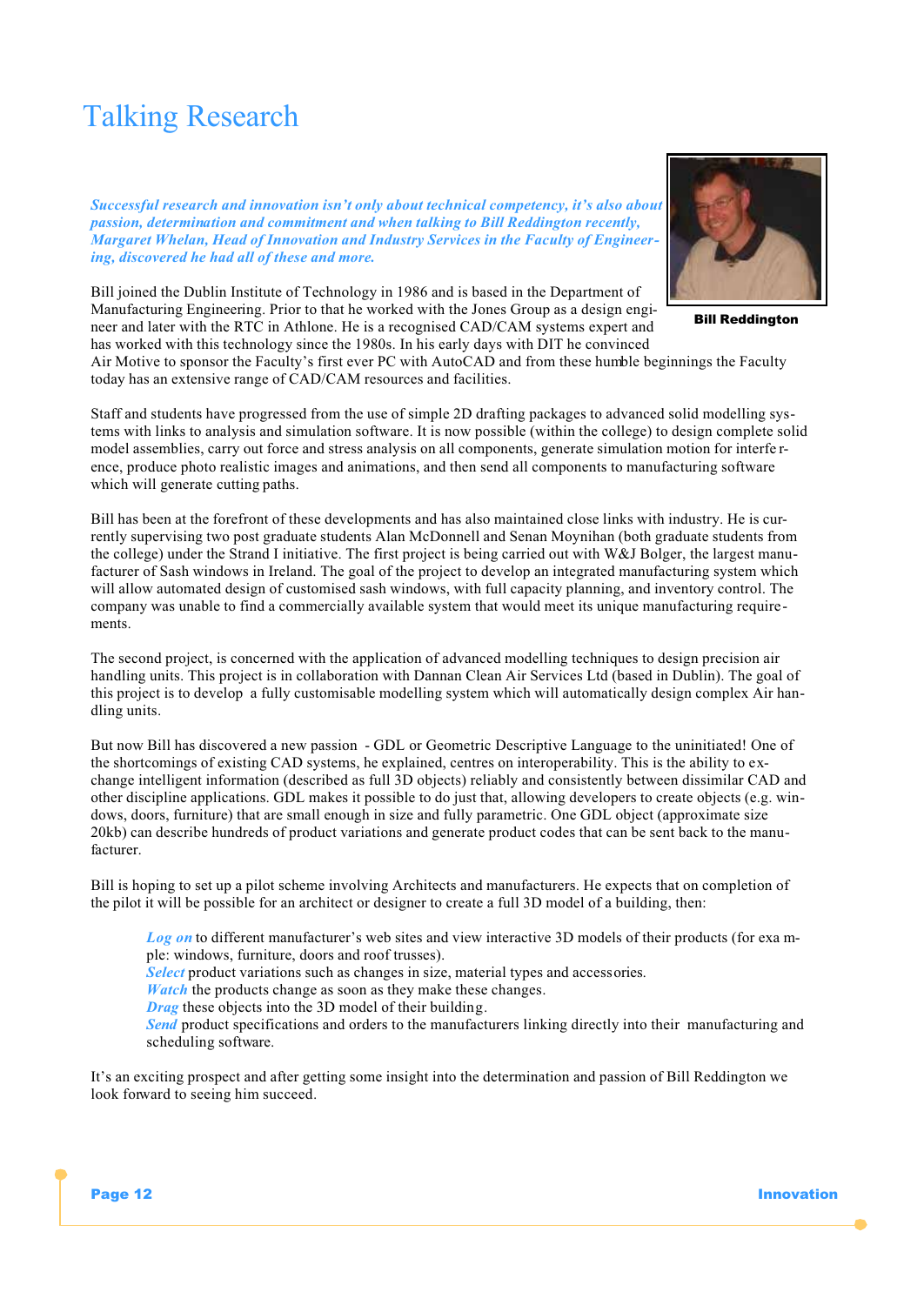### R&D News

*Enterprise Ireland received a total of 125 research proposals from 18 research institutions for its Advanced Technology Programme. There was 1 proposal from DIT! Between them, the universities submitted 104 applications. …*

**An Irish survey of the UK elearning market revealed some interesting findings: UK elearning expenditure is set to increase to €639m by 2004; European spending on** 

**e-learning projects is at €367m – the UK comprises 50% of the market; 83% of UK companies are looking to increase or maintain training budgets; Only 3% of employees prefer traditional training methods to e-learning. For more information see the press release section on Enterprise Ireland's website: www. enterprise-ireland.com**

The Food Safety Authority of Ireland

has just launched "The labelling of Food in Ireland 2002". It consolidates in one publication all laws and



regulations governing food labelling. It can be downloaded from their website at: www.fsai.ie

### Useful links

**The EUREKA website: www. eureka.be is a portal to Europe's innovation contacts in 31 countries. Launched in 1985, EUREKA is a pan-European network for collaborative R&D, forging partnerships between industry, research institutes and universities. By logging onto the website you can check the approach and methodology of successful projects or can look for collaboration on individual project ideas. Enterprise Ireland (EI) provides funding and advice for EUREKA projects - there is a link** 

#### **to the relevant section in EI from the EUREKA website.**

*A new version of the Technology Marketplace website is available on the Cordis website: www.cordis.lu/marketplace. On this site you can browse technology transfer offers or can post your own project if you are looking for funding to take a project idea to market. The site provides links to Irish Innovation Relay Centres that provide advice and technical support.* 

**While on the Cordis website, use the opportunity to register as an expert evaluator for the e-content programme (www.cordis.lu/econtent/calls.htm) or**  **5th Framework programmes (www.cordis.lu/expertcandidature). Evaluating proposals provides a great opportunity to meet other EU researchers, to find out what type of research is going on in other institutes and to pick up valuable tips on writing successful proposals!** 

**The UK Patent office website (www. patent.gov.uk) has an IP guide for universities.**

**The BASIS website (www.basis.ie) is a single access point to Government information.**

### Events

The First International Conference on mobile e-business - M-Business 2002 - takes place from 8th to 9th July in Athens. It aims to identify and debate research challenges, evolution scenarios and innovative business models for m-business. M -Business 2002 is inviting submissions (deadline 5th May) for the four conference tracks: panels, workshops, demonstrations and keynote presentations. The conference hopes to provide an interdisciplinary forum for academics, managers, policymakers and technol-

**A Major conference to mark the launch** 

anna@aueb.gr

ogy experts. More information from: io-

**of the EU's Sixth Framework Programme for research (2002 to 2006) will take place in Brussels on the 11th and 13th of November. At a similar conference in 1999 over 5,000 people showed up so it's probably a good idea to organise accommodation early! Full details of the programme are on the Cordis website**: **http://europa.eu.int/ comm/research/conferences/2002/**

#### **index\_en.html**

Two EU Growth programme conferences have been organised - the first addresses state of the art in Measurement and Testing and takes place in Warsaw (June 18th and 19th). The other 'Surface Transport Technologies for Sustainable Development' will look at challenges facing the transport sector. Info on both at: http://europa.eu.int// research/growth/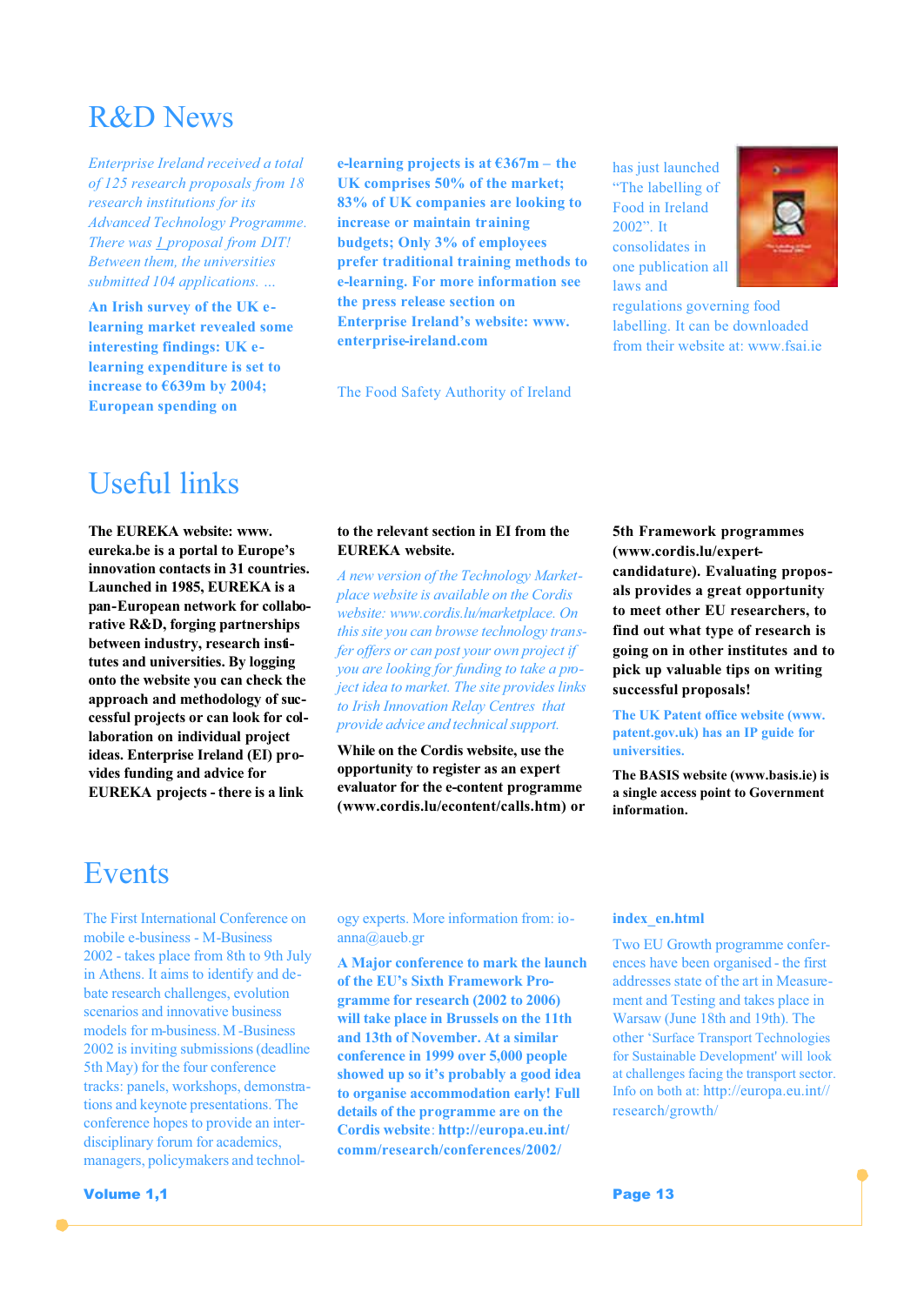# International focus on material science

The 1st International Conference on Materials and Tribology will be held in Bolton St on September 12th and 13th 2002. Hosted by the Faculty of Engineering, the conference will draw together technologists from academia and industry to address the practical problems faced by industry in the area of material science and tribology and to develop new innovations in this field.

Material science is one of the fastest growing areas in technology and leads to the development of new and improved materials across a

wide range of sectors. Tribology the science and technology of interacting surfaces in relative motion - is fundamental to producing increased capacities and efficiencies in these materials.

"*International surveys have shown that the loss to advanced industrial economies, through mechanical failure resulting from friction and wear, runs to billions of euros"* says Dr Steve Jerrams, DIT's Head of Research and Chairman of the Organising Committee. The conference will attract international experts in the field who will share their knowledge and expertise and address some of the

technological problems facing the industry. It will provide a forum through which collaboration between academics and industry can be fostered, leading to practical solutions and innovations in the area.

Enterprise Ireland, through Materials Ireland has provided sponsorship support for the conference in line with its objective to advance the development of strategic technologies to address future needs of industry. See: www. dit.ie/mt2002/



# Promoting Innovation

Showcase is a communication and information platform for all those interested in innovation— SMEs, technology transfer organisations, policy makers and so on (http://innovationshowcase.net).

The website has information on all of the Innovation Projects

and Accompanying Measures within the 5th Framework Programme 'Innovation and participation of SMEs' and includes the tools and methodolgies they apply.

It also includes a list of events, case studies, progress reports and information on knowledge management. It contains useful links and a video presentation on the 'Components of Innovation'.



# Establishing links

In August last year Maria Ryan a lecturer in the Faculty of Tourism and Food visited Professor Peter Ivic, Director of the Department of Tourism Management Studies at the *Berufsakademie (BA) Breitenbrunn* in Germany. Her purpose was to establish a link between the Academy and DIT's School of Hospitality Management and Tourism and

to initiate a programme of academic exchanges for lecturers and students of both institutes.

Prof Ivic expressed a keen interest in encouraging DIT staff members to visit his academy and at the end of April DIT's Dr Pat Dargan will be the first to take up his offer when he visits the institute to conduct a series of lectures and workshops. Prof Ivic hopes to enrol a number of his graduates on DIT's MSc in Tourism Management in September 2002. He also wants to accommodate DIT undergraduates as part of a student exchange programme. For more details contact: Maria Ryan telephone: 402 7556 email: maria.ryan@dit.ie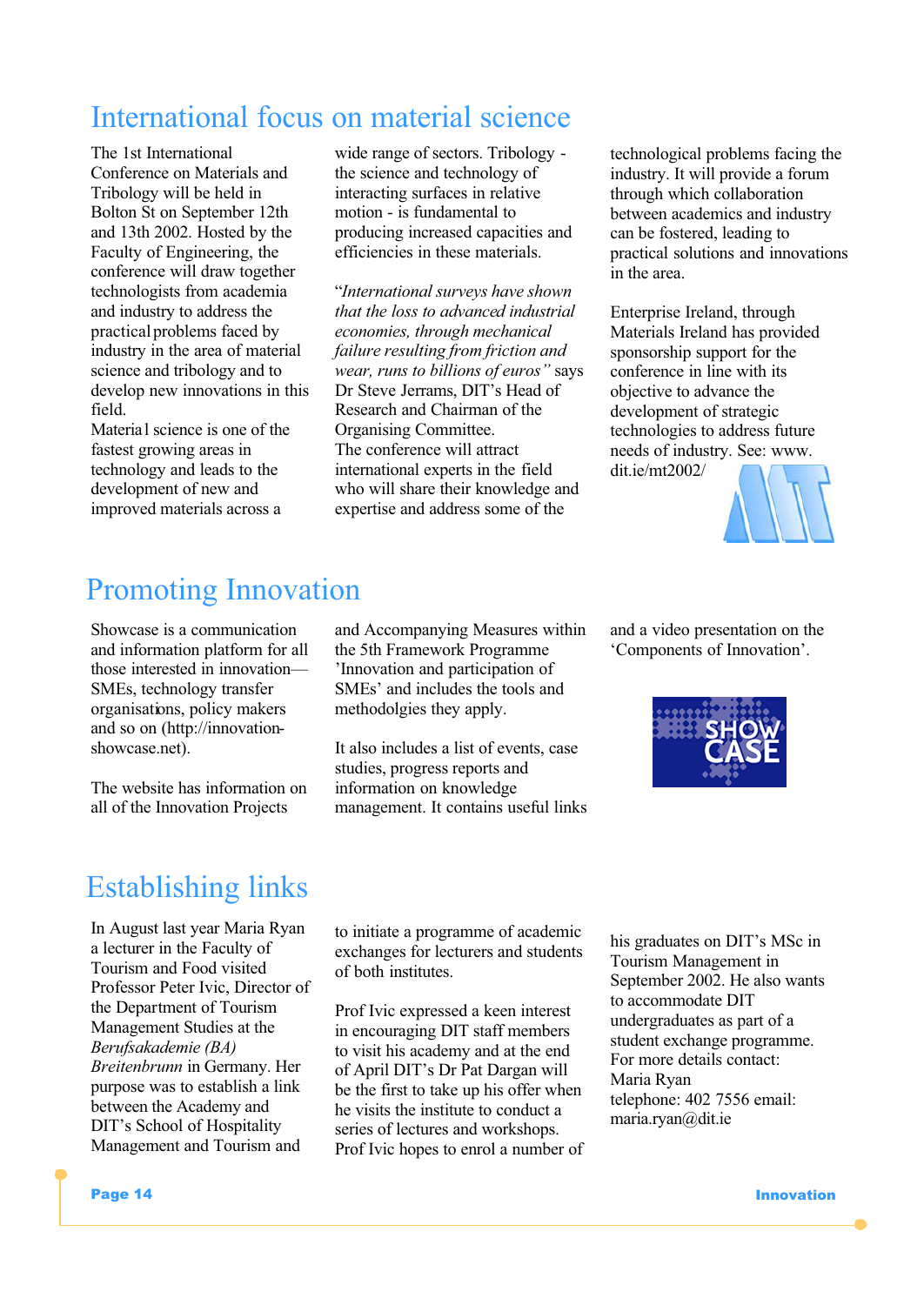### R&D News

**The European Commission has selected 15 new research projects for funding, all focussing on TSE's (transmissible spongiform encephalopathies). The move will provide an additional €21 million for research in this area and brings the total amount allocated to €85 million since its launch in 1996.**

The Polish National Contact point (NCP) for the Marie Curie Fellowship programme has established a website to encourage researchers from abroad to go to Poland as Marie Curie fellows under the umbrella of the 6th Framework Programme (FP6). The website address is: http://www.npk.gov.pl/ prog\_hor\_3/stypendia-MC/Agric. htm.

*The National Committee for Engineering Sciences will award "The Royal Irish Academy Parsons Medal for Engineering Sciences" for an outstanding publication in engineering sciences. Applicants aged 40 years or less when the work was carried out are eligible to apply for the* 

*award. It will recognise outstanding research carried out by persons actively engaged in research in Ireland and published in refereed international journals. It will primarily recognise work carried out in the past decade. Nominations should be made by two persons familiar with the work of the nominee. Closing date for nominations is 11th October 2002. Further information available from: g. mclean@ria.ie*

IRCSET, the Irish Research Council for Science, Engineering &Technology recently launched its "Embark Initiative", a major new international research funding programme which will provide a new €2.9 million Post Graduate Scholarship Research Scheme for researchers planning to complete either Masters or Doctorate level research in the sciences, engineering or technology. Further information under the Grant Schemes section on the IRCSET website: www.ircset.ie

**The European Commission's Enterprise DG has published a call for tenders for a study of quality and security aspects of web-based services.**

**The purpose of the call is the provision of an in depth study of the emerging web-based services market, and in particular the quality and security aspects of it. The study will identify the obstacles to the competitive ness and the cooperation between companies operating in this sector, analyse the quality and security aspects of the provision of IT services over the web and consider the possible needs for standardisation. The estimated budget for the study is 70,000 euro.**

**The deadline for requesting te nder documents is 31.05.2002. The deadline for submitting tender documents is 13.06.2002.** 

The Commission has also issued a call for proposals for indirect research and training actions under Euratom (in the field of nuclear energy).

Proposals should address the following:

Research and Technological Development of a Generic Nature

Radiation protection and health

Indicative budget per activity: 2,5 million euro. Cut-off date July 3rd.

# And finally...innovation in drinks

Coming to a shop near

you.

In Austria, the Red Bull Company has launched LunAqua, a still water bottled "under the glare of the full moon", when

the water reaches its "highest bioenergetic power".

Ingredients for regular energy drinks are becoming more adventurous for example, a new drink fortified with red and black Asian ants has just been

launched in Britain! The ants are claimed to supply a direct source of energy to body cells, enhance the immune system and improve sexual function!

> Meanwhile in Hong Kong YHS Foods has introduced a drink made with water chestnuts—described as a "crunchy water chestnut drink".

In China, a canned yoghurt mineral drink with calcium lactate and other minerals has been launched under the Snowdew brand.

In Germany, where functional foods are very popular, Brohler Mineral und Heilbrunnen has introduced Snack-Joghurt. This mineral water and yoghurt drink contains probiotic fibres. Finally, in South Korea football fans can look out for carrot cheese slices formulated with carrot juice and rich in calcium, vitamin D3 and carotene!

**Volume 1,1** Page 15